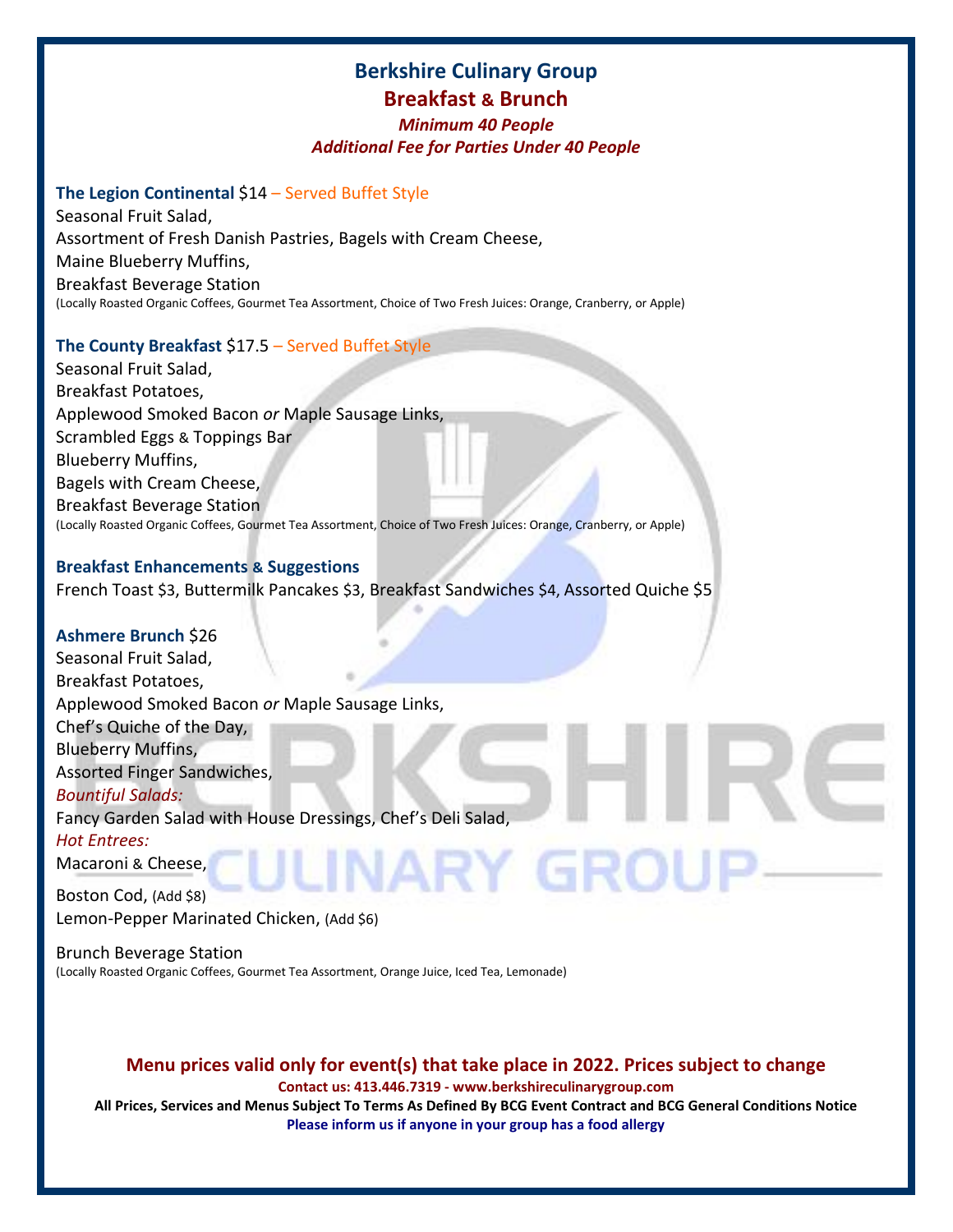# **Luncheon Chef's Tables - Buffet Style Service**

# *Minimum 40 People - Additional Fee for Parties Under 40 People*

## **Soup, Salad & Artisan Breads** \$15

## *Choose Two Hearty Soups:*

New England Clam Chowder, Cream of Broccoli, Chicken & Pasta, Veggie Chili, Beef Chili, Creamy Wild Mushroom, Beef Barley

*Berkshire Garden Bar:* Chopped Greens, an Array of Fresh Seasonal Vegetables, Dressings and Accoutrements Warm Artisan Breads, Locally Roasted Organic Coffees, Locally Blended Teas, Chef's Dessert Selection

# **Soup & a Half** \$18 (Up To Three Sandwich Choices)

# *Choose One Hearty Soup:*

New England Clam Chowder, Cream of Broccoli, Chicken & Pasta, Veggie Chili, Beef Chili, Creamy Wild Mushroom, Beef Barley

# *Sandwiches and Tacos Assembled On Fresh Breads & Tortillas (Gluten Free Bread Available on Request)*

Deli Ham & Swiss, Smoked Turkey & Smoked Gouda, Roast Beef & Cheddar, Seafood Salad, Tuna Salad, Curry Chicken Salad, Mini Falafel Taco, Grilled Portabella Tacos, Pork and Guac Tacos, Chicken Caesar Wrap, Veggies & Chipotle Hummus Wrap

*Accompaniments:* Tomato, Cheese & Pickle Tray – Condiment Assortment, Shire Kettle Chips, Locally Roasted Organic Coffees, Locally Blended Teas, Chef's Dessert Selection

## **The Nessacus** \$24 (Two Entrée Selections)

# *Choice of Salad:*

Cape Cod Spinach, Caesar Salad, Mixed Baby Greens, Tortellini Salad, Macaroni Salad, Potato Salad, Fresh Fruit Salad, Spicy Remoulade Coleslaw

## *Home Style Entrées:*

Swedish Meatloaf with Traditional Swedish Meatball Sauce, Herb Marinated & Roasted Chicken, Maple Bourbon Glazed Chicken, Boston Cod (add \$2), Crab Stuffed Sole (add \$2), Barbecued Pulled Pork, Baked Penne & Ricotta, Breu-Hous Macaroni & Cheese, Eggplant Parmesan, Sliced Top Round of Beef (add \$2), Chicken Parmesan

## *Chef Selected Side Dish*

*Accompaniments:* Artisan Breads & Butter, Locally Roasted Organic Coffees, Locally Blended Teas, Chef's Dessert Selection ARY GROL

# **The Housatonic Deli \$**16

Assorted Cold Cuts and Accoutrements, Bakery Rolls, Deli Salad, Shire Kettle Chips, Chef's Dessert

# **Lunch Buffet Enhancements & Suggestions**

## *Add Any Fresh Salad Selection for just \$2, Choose From:*

Cape Cod Spinach, Caesar Salad, Mixed Baby Greens, Tortellini Salad, Macaroni Salad, Potato Salad, Fresh Fruit Salad, Spicy Remoulade Coleslaw

## **Menu prices valid only for event(s) that take place in 2022. Prices subject to change**

#### **Contact us: 413.446.7319 - www.berkshireculinarygroup.com**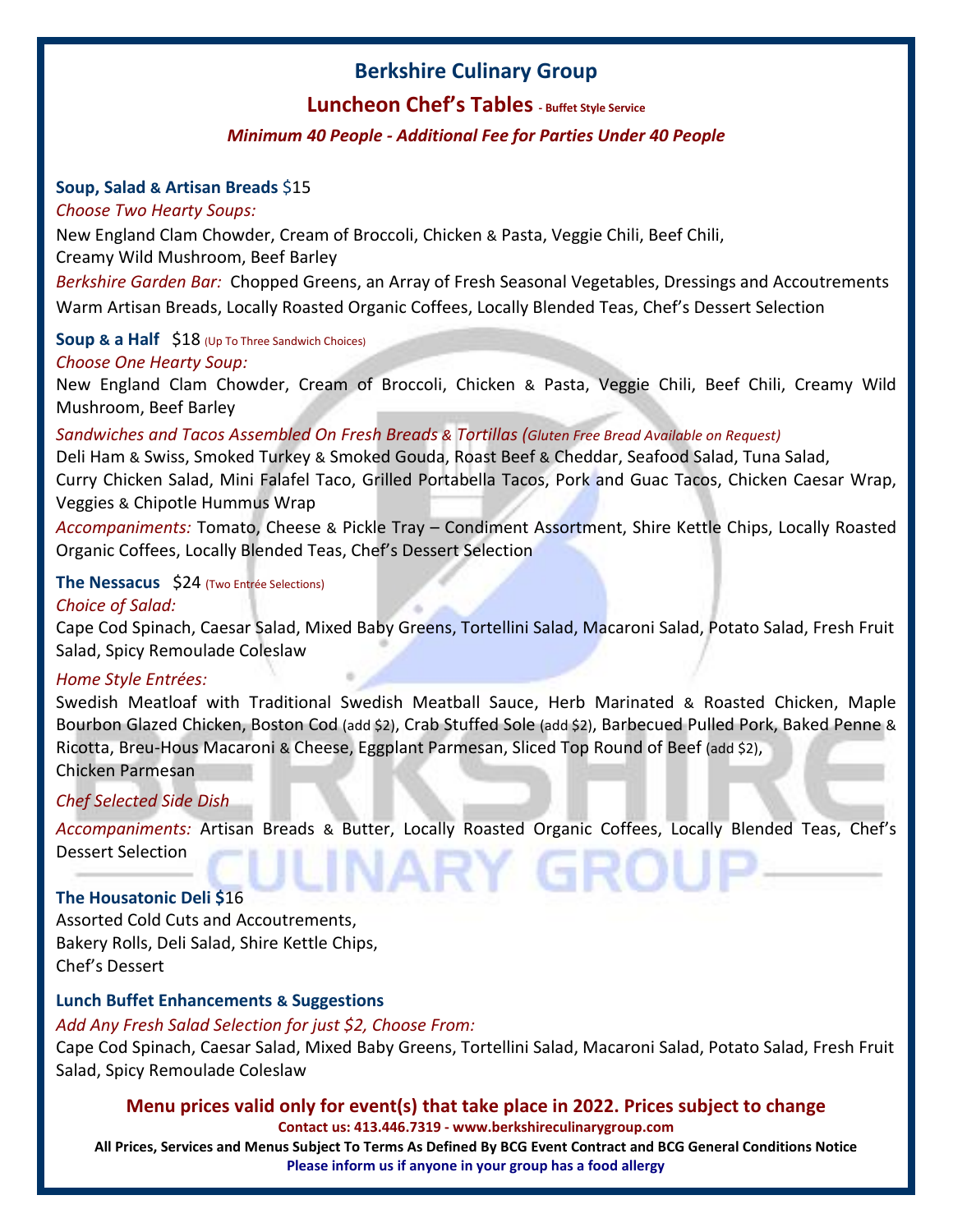# **Luncheon Chef's Tables - Buffet Style Service**

# *Minimum 40 People - Additional Fee for Parties Under 40 People*

**The Wahconah** \$25 (Two Entrée Selections)

**Salad Selections:** Choose One Tossed Salad, Classic Caesar

## **Entrée Selections:** (Choose Two Entrée Selections)

Stuffed Chicken, Maple Bourbon Glazed Chicken, Chicken Marsala, Boston Cod, Roasted Atlantic Salmon (add \$3), Tortellini a la Vodka, Beef Tips Bourguignon, Beef Medallions Au Poivre, Chicken Saltimbocca, Pasta Primavera, Ginger Shrimp Stir Fry, Sage Roasted Turkey,\* Maple Glazed Ham,\* Rosemary Pork Loin,\* Slow Roasted Beef Au Jus\*

**Chef Selected Starch & Vegetable Accompaniments**

**Fresh Baked Artisan Breads & Rolls**

**Chef's Dessert Selection**

**Beverage Station:** Locally Roasted Organic Coffees, and a Selection of Locally Blended Teas

**\*Chef's Carvery Upgrade** Add a Chef Attended Station, Selections Include: Sage Roasted Turkey, Maple Glazed Ham, Rosemary Pork Loin, Slow Roasted Beef Au Jus (\$4 as an *Included Menu Selection* - \$9 as an *Additional Menu Selection*)

# **Create a Memorable Welcome for Your Special Event**

## **Add an elegant display to Your Event, Perfect for Cocktail Hours!**

## *Elegant Welcome Display***s**

Imported & Domestic Cheeses w/ Fresh Fruit Garnish and Cracker Assortment \$5 Vegetable Crudités \$3

*We Offer an Extensive Array of Ala Carte Hors d' Oeuvres, Sure to Add "Wow" to Your Event!* 

**CULINARY GROU** 

# **Menu prices valid only for event(s) that take place in 2022. Prices subject to change**

**Contact us: 413.446.7319 - www.berkshireculinarygroup.com**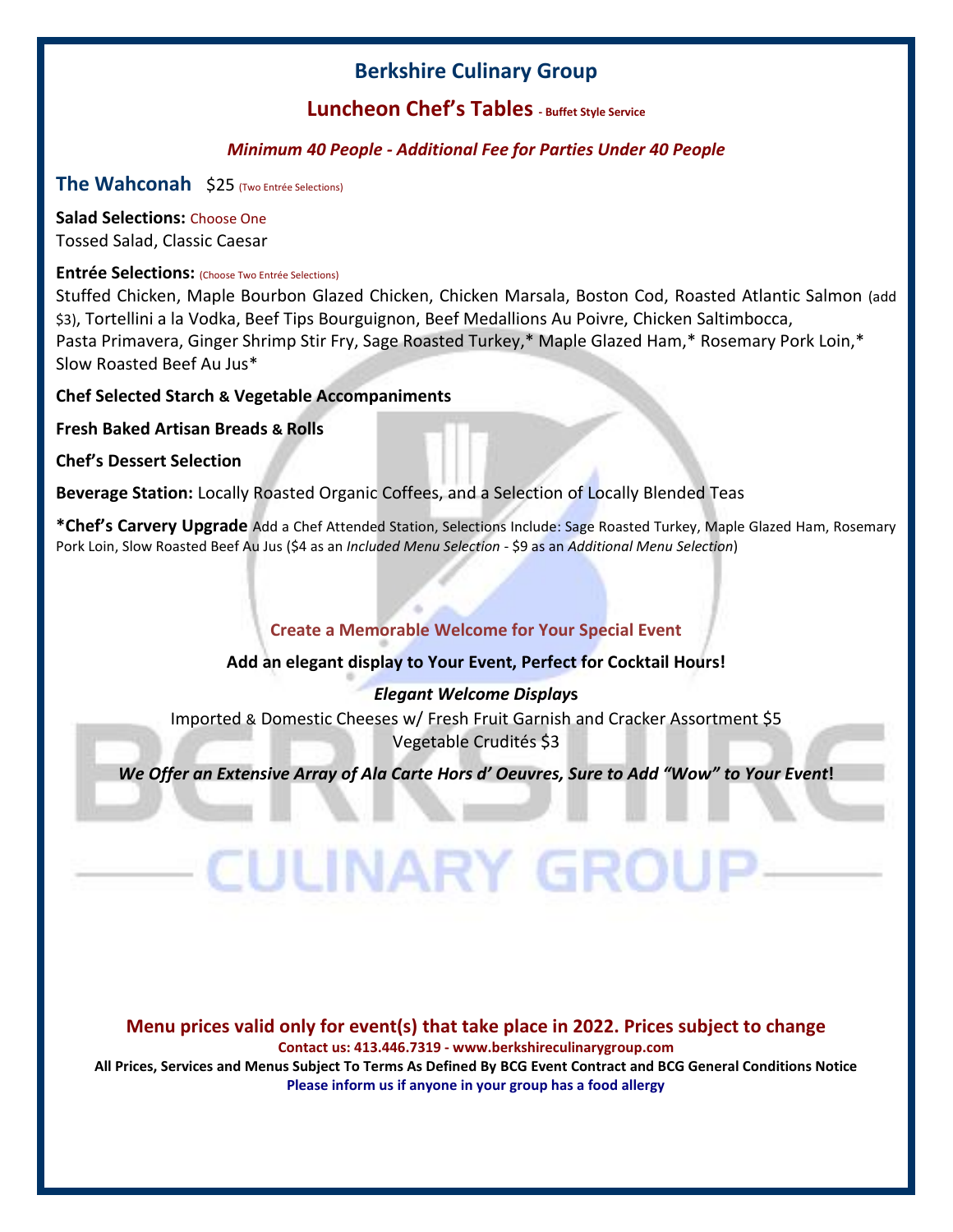**Casual Chef's Tables - Buffet Style Service**

*Minimum 40 People - Additional Fee for Parties Under 40 People*

**"Perfect for Memorial Gatherings, Rehearsal Dinners, Company Outings, Family Reunions & Lazy Days"** 

# *Menu Available for Indoor or Pavilion Events*

# **Pinegrove Paradiso** \$16.5

Fancy Tossed Italian Salad, Traditional Penne Pasta, House Marinara and Creamy Alfredo Sauce, Italian Meatballs, Warm Artisan Breads, Chef's Dessert Selection

#### **Entrée Additions:**

Sweet Sausage, Peppers & Onions, (add \$3) Herb Grilled Limoncello Chicken, (add \$3) Veggie, Meat, *or* Cheese Lasagna, (add \$3) Chicken *or* Eggplant Parmesan (add \$4)

# **Greenridge Cookout** \$20

Hand Pressed Beef Burgers, Veggie Burgers, Shire Mini Hot Dogs and Toppings, Tossed Garden Salad with House Dressings, Old Fashioned Potato Salad, Berkshire BBQ Baked Beans, Corn on the Cob, Shire Kettle Chips, Chef's Dessert Selection

# **Pavilion Picnic** \$25

Chef's Antipasto Display, INARY GROU Swedish Style Meatballs, Tossed Garden Salad with House Dressings, BBQ Kielbasa, Cheese and Pepperoni Pizzas, Crusty Rolls, Shire Kettle Chips, Chef's Dessert Selection

## **Menu prices valid only for event(s) that take place in 2022. Prices subject to change**

**Contact us: 413.446.7319 - www.berkshireculinarygroup.com**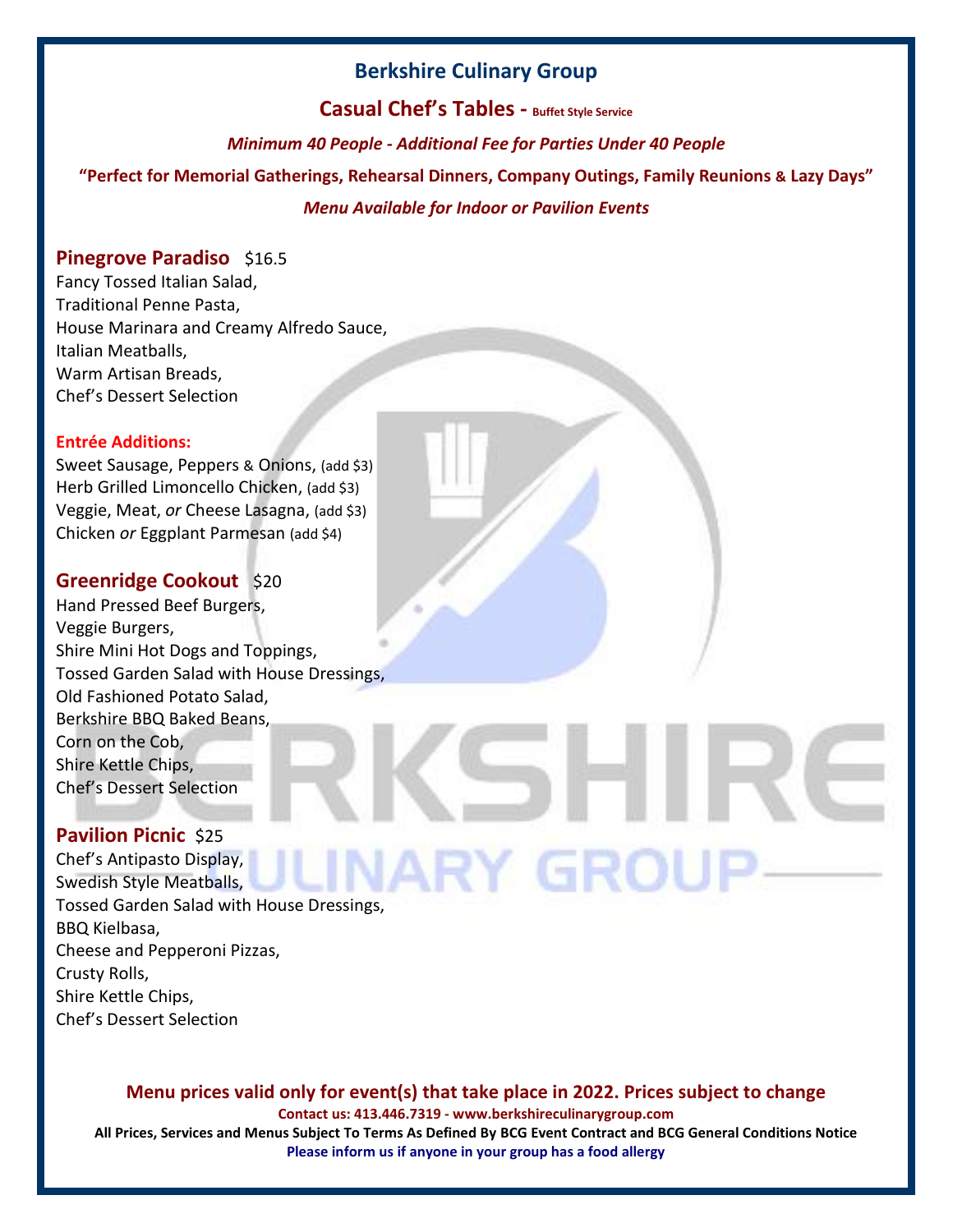**Casual Chef's Tables (Continued) - Buffet Style Service**

*Minimum 40 People - Additional Fee for Parties Under 40 People*

**"Perfect for Memorial Gatherings, Rehearsal Dinners, Company Outings, Family Reunions & Lazy Days"** 

## *Menu Available for Indoor or Pavilion Events*

# **The All-American Pig Roast** \$30 *(Note - Minimum 60 Guests)*

Whole Roasted Local Hog, Shire Fresh Sauces, Tossed Garden Salad with House Dressings, Mediterranean Pasta Salad, Potato Salad, BBQ Baked Beans, Coleslaw, Hawaiian Rolls, Chef's Dessert Selection

# **The Dalton Community Banquet** \$23

Sliced Top Round of Beef Au Jus, Tossed Garden Salad with House Dressings, Bakery Rolls, Mashed Potatoes, Garlicky Green Beans, Chef's Dessert

## **Casual Menu Upgrades and Additions:**

BBQ Beef Brisket \$9 BBQ Smoked Pork \$5 St. Louis Pork Ribs \$9 Lemon Caper Shrimp Scampi \$6 Lasagna (Meat, Cheese, *or* Veggie) \$5

**CULINARY GROL** 

#### **Menu prices valid only for event(s) that take place in 2022. Prices subject to change**

**Contact us: 413.446.7319 - www.berkshireculinarygroup.com**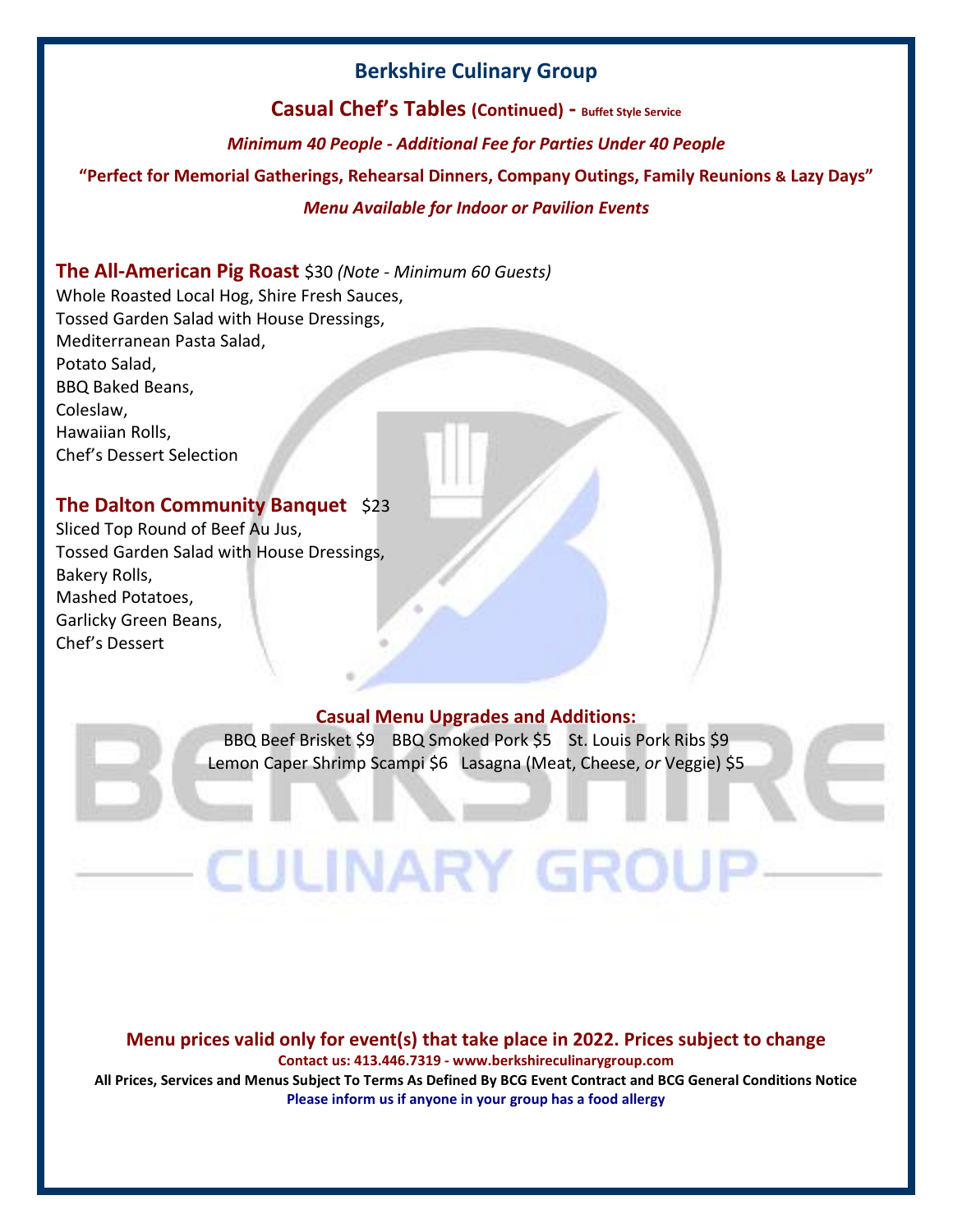# **Berkshire Culinary Group Ala Carte Hors d' Oeuvres**

## **Cold Selections**

| <b>Displays</b>                    | <b>Serves 50 Guests</b> | <b>Serves 100 Guests</b> |
|------------------------------------|-------------------------|--------------------------|
| <b>Elegant Cheese Display</b>      | \$300                   | \$595                    |
| Vegetable Crudités Display         | \$150                   | \$250                    |
| Seasonal Fruit Platter             | \$175                   | \$345                    |
| <b>Bakery Breads &amp; Spreads</b> | \$95                    | \$175                    |
| <b>Grand Antipasto Display</b>     | \$300                   | \$550                    |
| <b>Finger Sandwiches</b>           | \$150                   | \$295                    |

|                                             | Four Dozen *   | <b>Each Additional Dozen / Order *</b> |
|---------------------------------------------|----------------|----------------------------------------|
| <b>Beef Carpaccio</b>                       | \$95           | \$20                                   |
| Smoked Salmon & Cream Cheese on Crostino    | \$95           | \$20                                   |
| Cucumber Canapés with Dilled Cream Cheese   | \$60           | \$15                                   |
| Tomato or Bleu Cheese Bruschetta            | \$95           | \$25                                   |
| Balsamic Roasted Figs with Bleu Cheese      | \$140          | \$35                                   |
| <b>Stuffed Grape Leaves</b>                 | \$95           | \$25                                   |
| Shrimp and Cheese Grits Martini             | \$135          | \$35                                   |
| Shrimp Cocktail Over Ice (About 55 / order) | $$75*$         | $$75*$                                 |
|                                             | Hot Coloctions |                                        |

|                                                         |                     | <b>HOL SEIECLIONS</b> |                                 |
|---------------------------------------------------------|---------------------|-----------------------|---------------------------------|
|                                                         |                     | Four Dozen *          | Each Additional Dozen / Order * |
| <b>Crab Stuffed Mushrooms</b>                           |                     | \$110                 | \$30                            |
| Italian Bread Stuffed Mushrooms                         |                     | \$95                  | \$25                            |
| Italian Sausage Stuffed Mushroom Caps                   |                     | \$110                 | \$30                            |
| Jumbo Scallops Wrapped In Applewood Bacon               |                     | \$225                 | \$60                            |
| Shrimp Wrapped In Bacon                                 |                     | \$155                 | \$38                            |
| <b>Oysters Rockefeller</b>                              |                     | \$175                 | \$45                            |
| <b>Duck Confit Tarte Spoons</b>                         |                     | \$135                 | \$35                            |
| <b>Szechuan Duck Wings</b>                              |                     | \$135                 | \$35                            |
| <b>Chicken Tenders</b>                                  |                     | \$135                 | \$35                            |
| Chicken Saté                                            |                     | \$110                 | \$30                            |
| Mini Cheese Quesadilla                                  |                     | \$90                  | \$25                            |
| Mini Chicken Quesadilla                                 |                     | \$130                 | \$35                            |
| Sweet & Sour Kielbasa                                   | (About 100 / order) | $$110*$               | $$110*$                         |
| <b>Fried Ravioli</b>                                    | (About 50 / order)  | $$70*$                | $$70*$                          |
| Meatballs Marinara or Swedish Sauce (About 160 / order) |                     | $$100*$               | $$100*$                         |
| Mini Vegetable Spring Rolls                             | (About 36 / order)  | \$80*                 | \$80*                           |
| <b>Steamed Oriental Pot Stickers</b>                    | (About 30 / order)  | $$50*$                | \$50*                           |
| Mini Quiche                                             | (About 50 / order)  | \$90*                 | \$90*                           |
| Spanakopita                                             | (About 25 / order)  | \$50*                 | \$50*                           |

**\*Items served with minimums other than four dozen**

# **Menu prices valid only for event(s) that take place in 2022. Prices subject to change**

**Contact us: 413.446.7319 - www.berkshireculinarygroup.com**